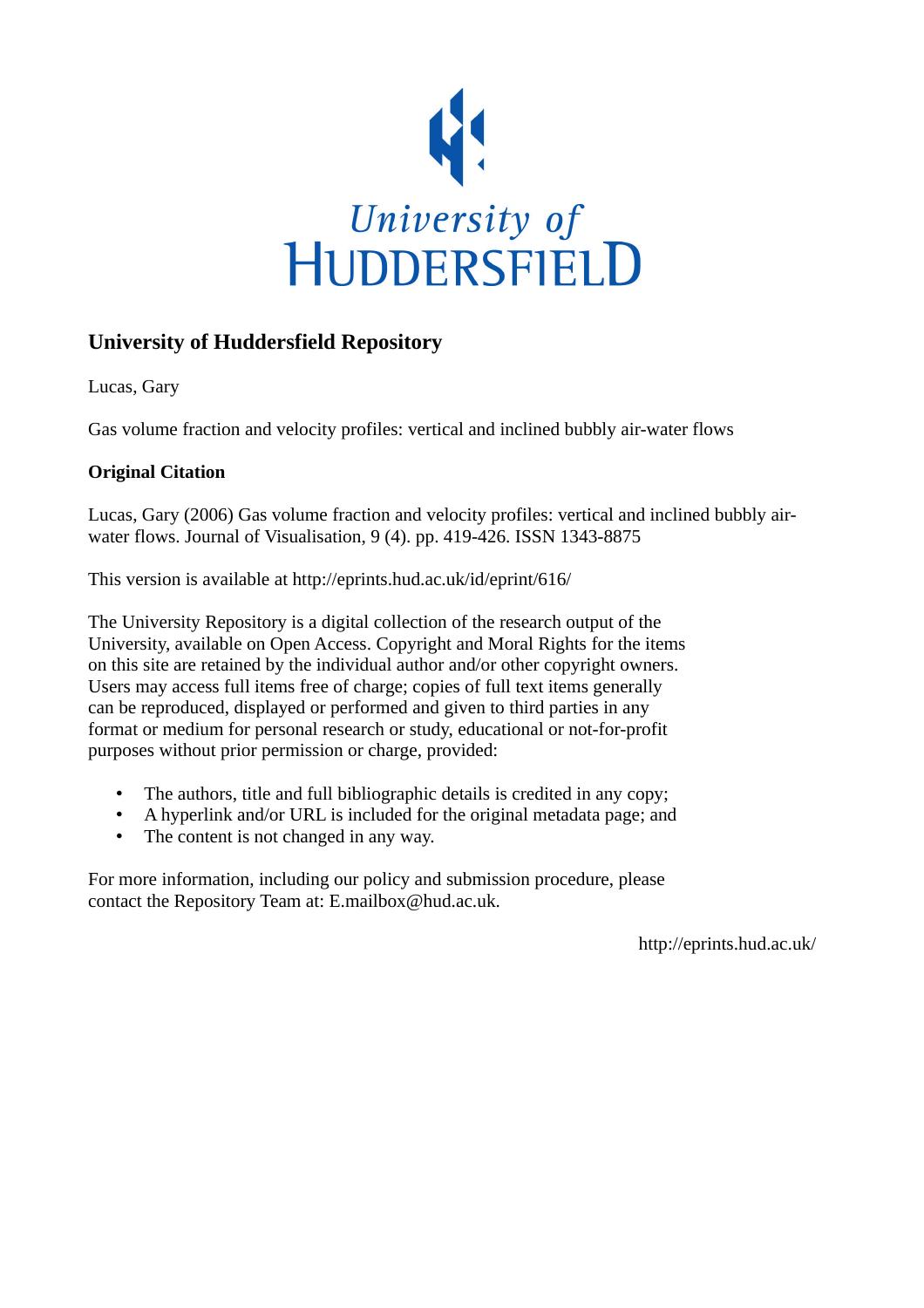# **Gas Volume Fraction and Velocity Profiles**

**Vertical and Inclined Bubbly Air-Water Flows** 

#### Lucas, G.\*

\* School of Computing and Engineering, University of Huddersfield, Queensgate, Huddersfield, HD1 3DH, UK. E-mail: g.lucas@hud.ac.uk

Received 4 January 2006 Revised 19 April 2006

> **Abstract**: Upward inclined gas-liquid flows are frequently encountered in the oil industry and data relating to the local gas volume fraction distribution and the local gas velocity distribution is important, for example, in pressure gradient prediction and in modeling oil well 'blowouts'. In this paper measurements are presented of the local gas volume fraction distribution and the local axial gas velocity distribution which were taken in bubbly air-water flows in an 80 mm diameter pipe which was inclined at angles of 0°, 15° and 30° to the vertical. Qualitative arguments are presented to explain the influence of the liquid superficial velocity on the local gas volume fraction distribution in inclined flow and also to explain the very high axial gas velocities observed towards the upper side of the inclined pipe.

Keywords : Local volume fraction, Local velocity, Inclined gas-liquid flow.

## **1. Introduction**

There are many instances in the oil industry when flow occurs in pipelines that are neither horizontal nor vertical but which are inclined at some angle (other than 90 degrees) to the vertical. In difficult production environments, such as the North Sea, many wells may be drilled from a single production platform to maximize exploitation of a particular reservoir and most of these wells will have long sections which are inclined to the vertical. Overland pipelines in hilly terrain also contain long sections which are inclined at various inclination angles to the vertical. Two phase, gas-liquid flow frequently occurs in both inclined oil wells and in overland pipeline networks. For example, when oil is produced from a reservoir with insufficient formation pressure for the oil to reach the surface, a technique known as 'gas-lift' may be used whereby gas is injected into the well close to its base thus reducing the hydrostatic pressure in the well and allowing the oil to flow to the surface. In such 'gas-lift' wells, gas-liquid flow occurs which may be inclined to the vertical. Inclined gas-liquid flow can also occur in wells in which natural gas is produced along with the oil.

There are several reasons why it is important to know both the local gas volume fraction distribution and the local gas axial velocity distribution in inclined gas-liquid flows. Some of these reasons are given below:

(i) Knowledge of the local gas volume fraction distribution is essential when calculating the pressure gradient in inclined gas-liquid pipelines.

(ii) In oil well drilling operations there is a possibility that the drill bit may encounter a pocket of natural gas which rises rapidly through the drilling mud to the surface causing a 'blowout', which can be highly dangerous to operating personnel and extremely damaging to the environment. The initial entry of gas into the well may be detected by the driller as a so called 'gas kick', and if he is to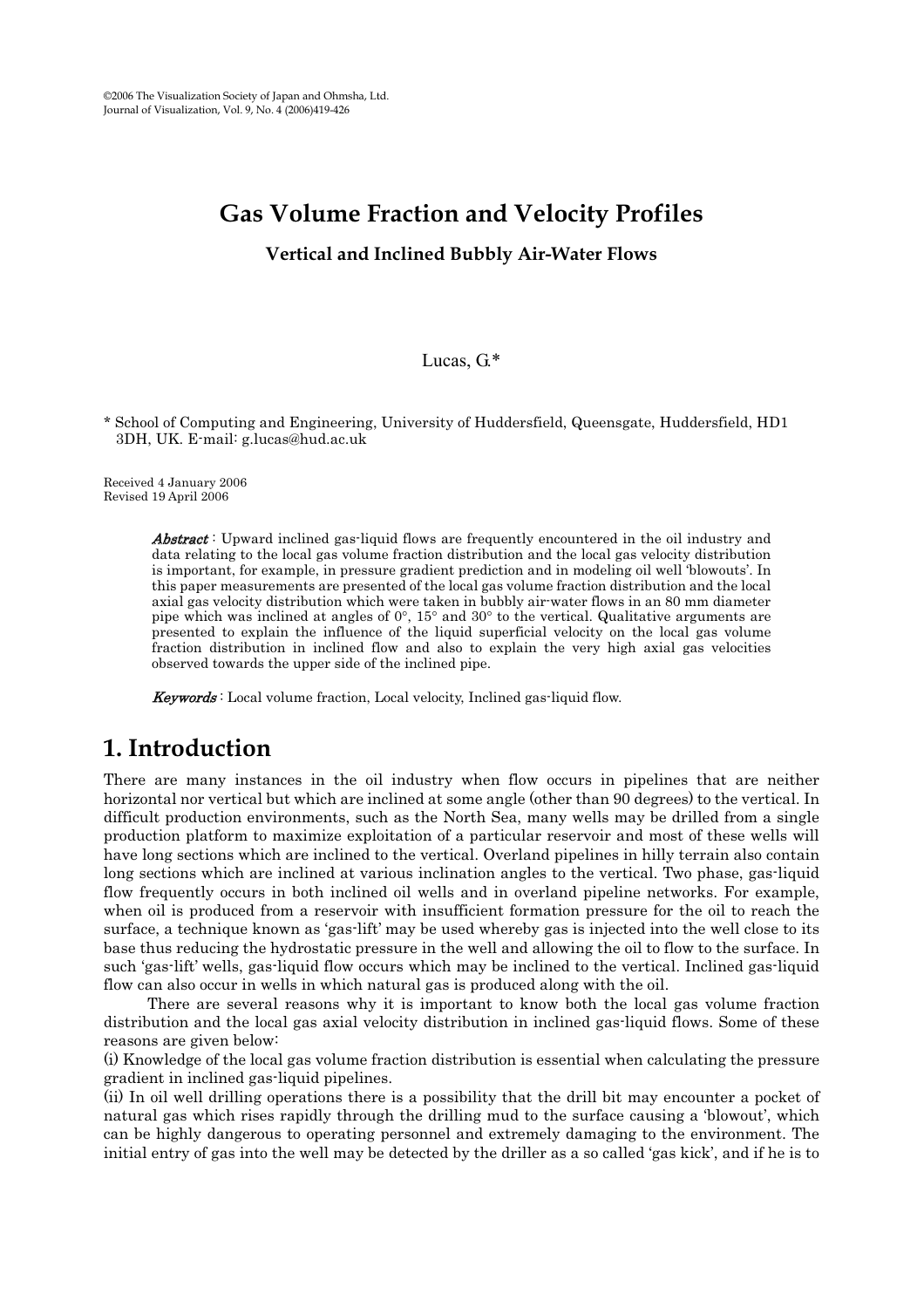take measures to prevent a blowout it is essential that he knows how quickly the gas will reach the surface. Software enabling drillers to take measures to prevent blowouts relies heavily on experimental data for the rise velocity of gas in inclined gas-liquid flows.

(iii) The gas volumetric flow rate  $Q_g$  at a given axial location in a gas-liquid flow is given by

$$
Q_g = \int_A \alpha_l u_{gl} dA \tag{1}
$$

where  $\alpha_l$  represents the local gas volume fraction,  $u_{gl}$  represents local axial gas velocity and A represents pipe cross sectional area at the axial location of interest.

A new generation of electrical impedance tomographic multiphase flow meters is being produced which enables measurements to be made of both the local gas volume fraction distribution and the local axial gas velocity distribution in gas-liquid flows, thereby enabling  $Q_g$  to be determined (Wang et al., 2005). Such a tomographic flow meter, if used in conjunction with an auxiliary device such as a Venturi flow meter, will also enable the liquid volumetric flow rate to be determined. To validate tomographic flow meters, reference measurements of the distributions of both the local volume fraction and the local axial velocity of the gas in inclined gas-liquid flows are required. This paper describes such a reference technique for measuring these distributions and then goes on to present experimental results showing how these distributions are affected by the pipe inclination angle and by the superficial velocities of the flowing phases.

### **2. The Dual-Sensor Probe**

Measurements of the distributions of the local volume fraction and axial velocity of the gas in vertical and inclined air-water flows were made using a dual-sensor probe, already described in detail (Lucas



Fig. 1. The dual-sensor probe.

et al., 2004). The probe was manufactured using two stainless steel needles of 0.3 mm diameter mounted inside a stainless steel tube with an outer diameter of 4 mm (Fig. 1). Each needle was coated with waterproof paint and insulating varnish but this was removed from the tips of the needles using fine emery paper.

Thus, the front and rear sensors of the probe were located at the very tips of the needles. The conductance of the medium surrounding the tip of each needle was measured using simple dc circuits. The principle of operation of the dual-sensor probe can be explained as follows. Consider the situation where the probe is mounted parallel to the pipe axis in an inclined, bubbly, air-water pipe flow, the two sensors of the probe being separated by an axial distance s. Let us further suppose that the velocity of the gas bubbles is purely axial. If the surface of a bubble makes first contact with the front sensor at time  $t_{1f}$  the

measured conductance at the front sensor will fall sharply at this time as the sensor is immersed in air instead of water. If the front sensor makes last contact with the surface of the bubble at time  $t_{2f}$  the measured conductance at the front sensor rises sharply at this time as the sensor is again surrounded by water. The times at which the rear sensor makes first and last contact with the surface of the bubble are  $t_{1r}$  and  $t_{2r}$  respectively. Suppose *N* bubbles hit both the front and rear sensors during a sampling period  $T$ . For the  $i<sup>th</sup>$  bubble two time intervals  $\delta t_{1,i}$  and  $\delta t_{2,i}$  may be defined as follows: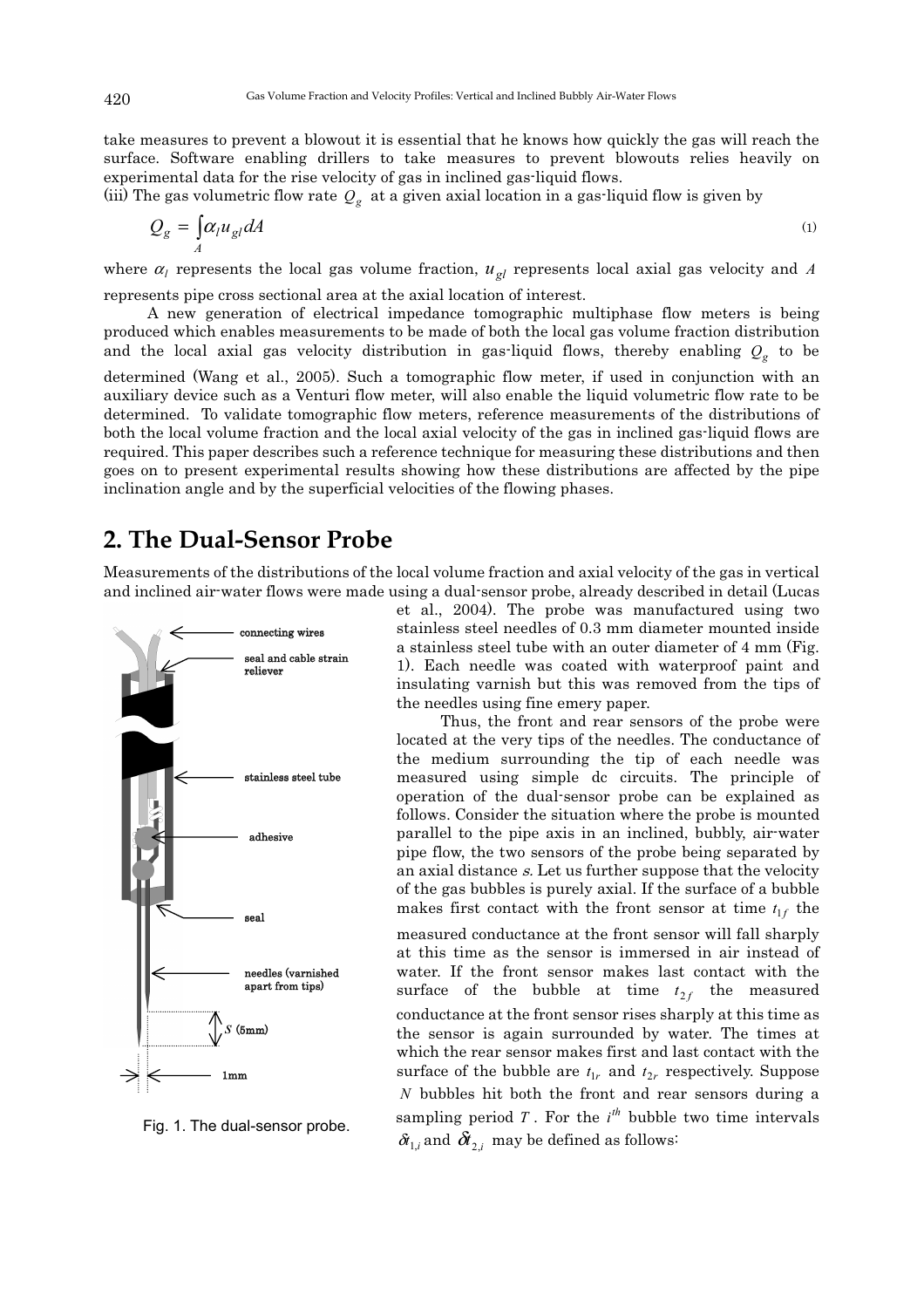Lucas, G.  $421$ 

 $\delta t_{1,i} = t_{1r,i} - t_{1f,i}$  and  $\delta t_{2,i} = t_{2r,i} - t_{2f,i}$ . The mean local axial bubble velocity  $u_{gl}$  at the position of the probe is then given by

$$
u_{gl} = \frac{2s}{N} \sum_{i=1}^{N} \frac{1}{(\delta t_{1,i} + \delta t_{2,i})}
$$
 (2)

If the air bubbles have a plane of symmetry normal to their direction of motion then use of Eq. (2) minimizes the errors in the calculated value of  $u_{g}$  due to the effects of curvature of bubbles that hit the probe 'off centre' (Steinemann and Buchholz, 1984).

The mean local volume fraction  $\alpha_l$  of the bubbles at the position of the probe can be estimated from the conductance signal from either the front or the rear sensor (Serizawa et al., 1975). For the front sensor  $\alpha_l$  is given by

$$
\alpha_{l} = \frac{1}{T} \sum_{i=1}^{N} (t_{2f,i} - t_{1f,i})
$$
\n(3)

In real, as opposed to ideal, vertical and inclined air-water flows the velocities of the air bubbles are not purely axial but have small lateral components as well. It has been shown (Wu et al., 2001) that these lateral velocity components can cause the surface of a bubble to strike both the front and rear sensors nearly simultaneously, giving rise to very small values of  $\delta t_{1,i}$  and  $\delta t_{2,i}$ . To minimize the effects of this problem the axial separation  $s$  of the sensors should be designed to be in the range  $0.5d \leq s \leq 2d$  (where *d* is the mean bubble diameter) as recommended by Wu et al. In the present study *d* was in the range 5 to 8 mm and so the sensor separation *s* was set equal to 5

## **3. The Inclinable Multiphase Flow Loop**

mm.

Measurements of the local axial bubble velocity distribution and the local gas volume fraction distribution in vertical and inclined, bubbly, air-water flows were made using the dual-sensor probe in a multiphase flow loop with a 2.5 m long, 80 mm internal diameter, inclinable working section. Tap water was pumped into the base of the working section via a turbine meter which enabled the water superficial velocity  $u_{ws}$  in the working section to be calculated. Air was pumped into the working

section via a series of 1 mm diameter holes equispaced around the circumference of the base of the working section. The mass flow rate of the air was measured before it entered the working section using a thermal mass flow meter. Measurements of the pressure and temperature in the working section enabled the mean air superficial velocity  $u_{\sigma s}$  to be calculated. A reference measurement  $\bar{\alpha}_{ref}$ 

of the mean air volume fraction in the working section at a given flow condition was obtained using a differential pressure measurement, compensated for the effects of frictional pressure loss. This technique is widely described in the literature (Lucas and Jin, 2001) and so no further description will be given here.

The dual-sensor probe described in section 2 was mounted in a fully automated, two-axis traversing mechanism which enabled the probe to be moved to any spatial location in a plane at an axial distance of 2m from the inlet to the working section. For the experiments described in this paper, the probe was traversed across 8 equispaced diameters in the flow cross section. Data was obtained at 11 equispaced locations on each diameter (at the pipe centre and at distances from the pipe centre of  $\pm$ 7.6 mm,  $\pm$ 15.2 mm,  $\pm$ 22.8 mm,  $\pm$ 30.4 mm and  $\pm$ 38 mm) giving a total of 81 distinct measurement locations. At each measurement location, and for each flow condition, data was acquired from the dual-sensor probe for a period of 30 seconds.

### **4. Local Gas Volume Fraction Profiles**

Local gas volume fraction profiles were obtained for values of water superficial velocity  $u_{ws}$  in the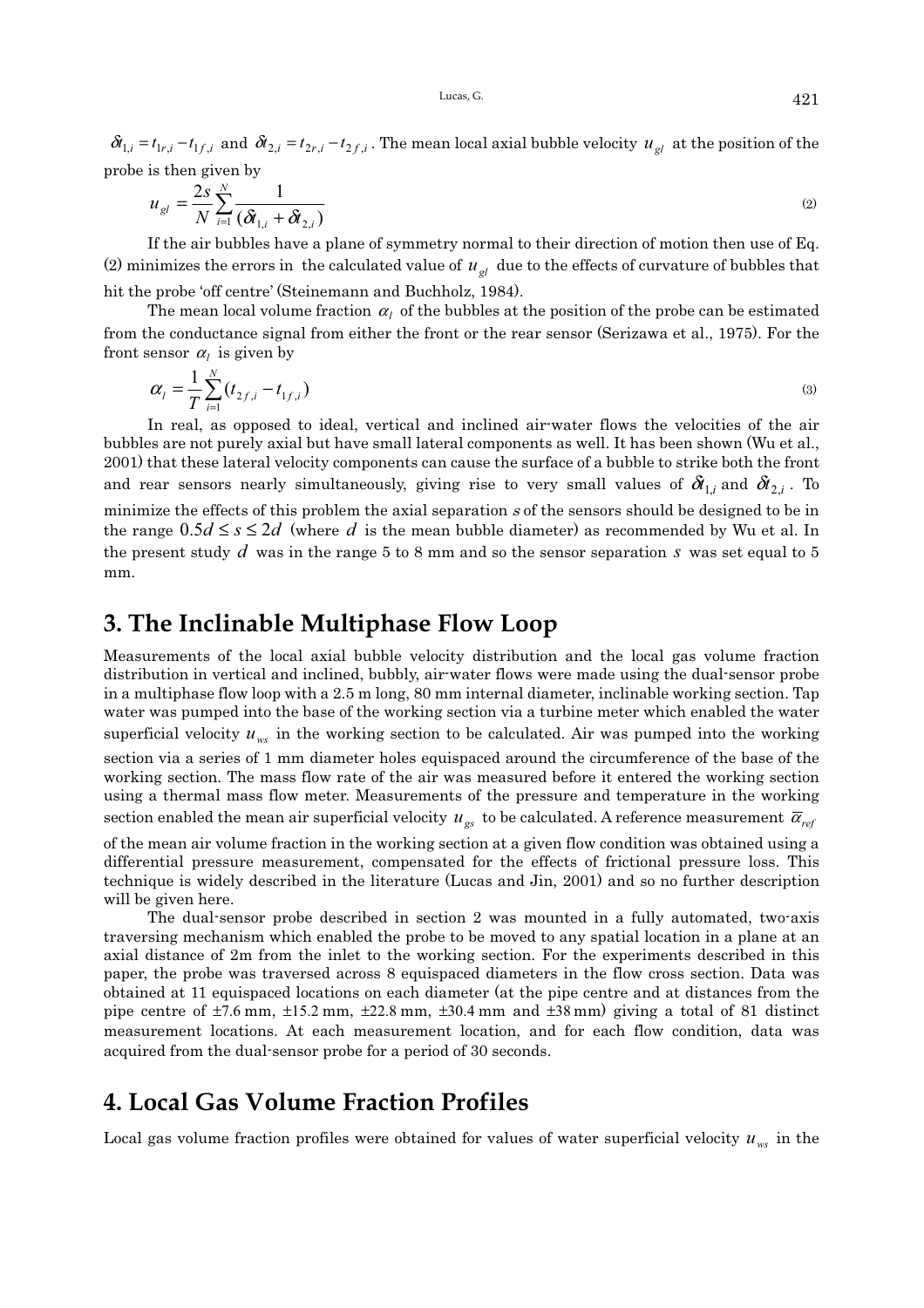range 0.64 ms<sup>-1</sup> to 1.14 ms<sup>-1</sup>, values of air superficial velocity  $u_{gs}$  in the range 0.033 ms<sup>-1</sup> to 0.166  $\text{ms}^{-1}$  and for pipe inclination angles  $\theta$  away from the vertical of 0°, 15° and 30°. The profiles are shown in Figs. 2 and 3 where the colour red represents the maximum value of the local gas volume fraction  $\alpha_l$  at a particular flow condition and the colour blue represents the minimum value of  $\alpha_l$  at this flow condition. For the results shown in Figs. 2 and 3  $\alpha_l$  was typically calculated from between 600 and 1500 bubbles, where  $\alpha_l$  was a maximum, and between 300 and 800 bubbles, where  $\alpha_l$  was half the maximum value. For each flow condition the area-weighted mean gas volume fraction in the flow cross section  $\overline{\alpha}$  was calculated from the measured values of  $\alpha_l$  and was found (on average for all of the flow conditions investigated) to be within 5 % of  $\overline{\alpha}_{ref}$ . This gave good confidence in the accuracy of the measured values of  $\alpha_l$  .



Fig. 2. Local gas volume fraction distributions at constant water superficial velocity (case I left and case II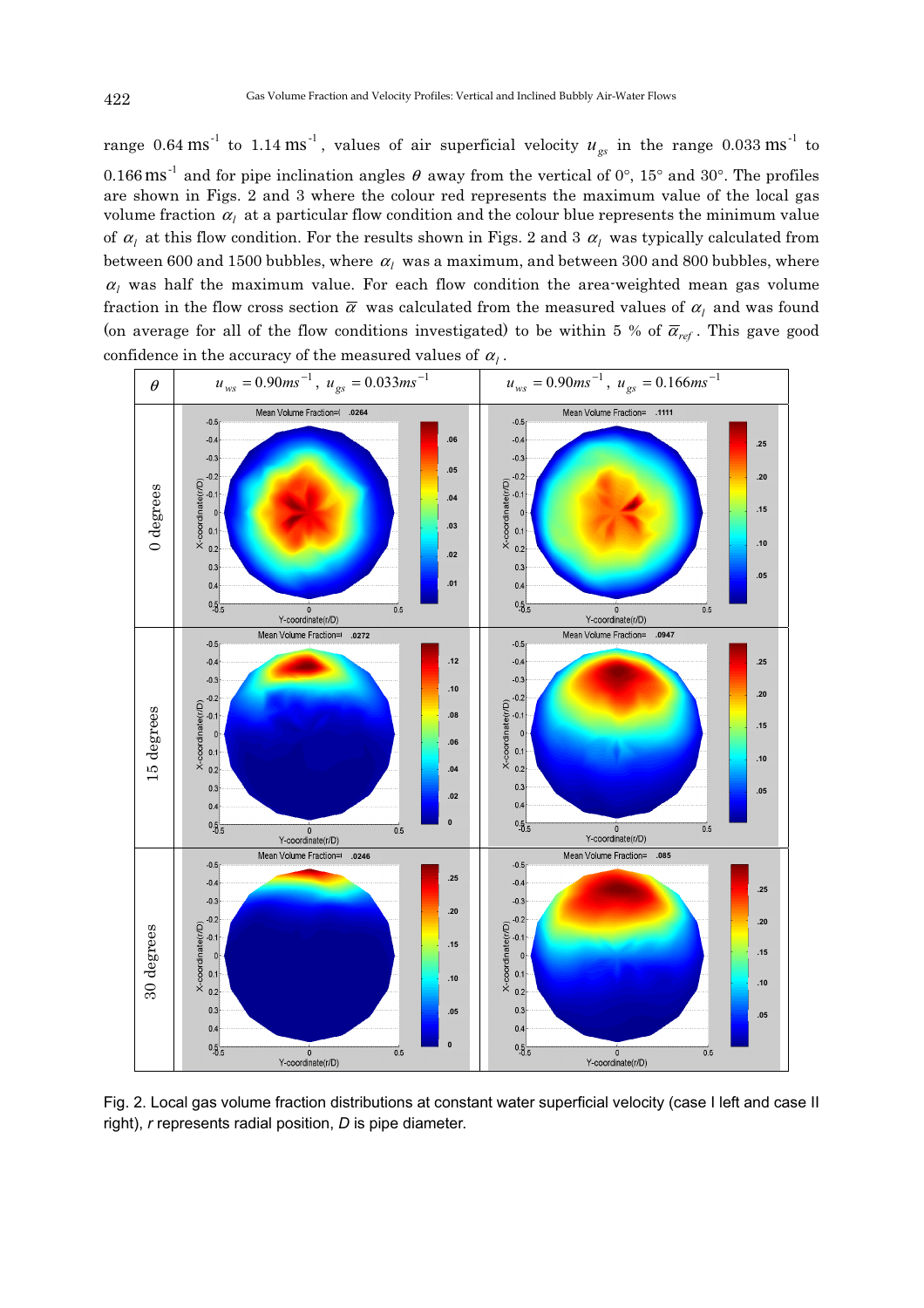It should be noted that the range of values of  $\alpha_{l}$  is different for each of the graphs shown in Figs. 2 and 3, as indicated by the colour scale to the right of each graph. Also shown at the top of each graph is the reference value  $\bar{\alpha}_{ref}$  of the mean gas volume fraction at that flow condition.

For  $\theta = 0^{\circ}$ , the local gas volume fraction profiles shown in Figs. 2 and 3 are essentially axisymmetric and can be described by a 'power law' expression of the form  $\alpha_l = 0.5 \overline{\alpha} (1 - r/R)^q (q+1)(q+2)$  where  $\overline{\alpha}$  is the area-weighted mean value of the gas volume fraction obtained from the dual-sensor probe,  $R$  is the pipe radius and  $r$  represents radial position. [The fact that the vertical flow graphs shown in Figs. 2 and 3 are not entirely axisymmetric suggests that data could have been acquired for longer than the 30s sampling period that was actually used]. For the range of flow conditions investigated, it was found that the term *q* is related to  $\bar{\alpha}$  by the correlation  $q = 0.9014e^{-4.823\bar{\alpha}}$  with values of *q* in the range 0.6 to 0.8 (Lucas et al., 2004). In vertical bubbly gas-liquid flows the shape of the local gas volume fraction distribution can be dependent upon the mean gas bubble size (Hibiki and Ishii, 1999). For gas bubbles of about 5 mm diameter and above such as those used in the present investigation 'power law profiles', with the maximum value of  $\alpha_l$  occurring at the pipe centre, are commonly reported in the literature.

For the case where  $u_{ws} = 0.90 \text{ ms}^{-1}$  and  $u_{gs} = 0.033 \text{ ms}^{-1}$  (case I) it can be seen from Fig. 2 that as  $\theta$  is increased to 15° most of the gas becomes located towards the upper side of the inclined pipe, however the peak value of  $\alpha_l$  occurs a short distance away from the upper side of the pipe. For the same values of  $u_{ws}$  and  $u_{gs}$ , when  $\theta$  is increased to 30° the gas moves even closer to the upper side of the inclined pipe and it is apparent from Fig. 2 that  $\alpha_l$  tends to remain constant in 'bands' normal to the diameter joining the upper side of the pipe to the lower side.

For the case where  $u_{ws} = 0.90 \text{ ms}^{-1}$  and  $u_{gs} = 0.166 \text{ ms}^{-1}$  (case II) it is again clear that for  $\theta =$ 15° and  $\theta = 30$ ° the peak value of  $\alpha_l$  occurs a short distance away from the upper side of the pipe. For case II and for  $\theta = 30^{\circ}$  it is again apparent that, away from the pipe wall,  $\alpha_l$  is relatively constant in bands normal to the diameter joining the upper side of the inclined pipe to the lower side. However for  $\theta = 30^{\circ}$  there is a much greater tendency in case II, close to the pipe wall, for the contours of  $\alpha_l$  to follow the curvature of the pipe wall, than was the situation for case I.

In Fig. 3 results are presented for the cases where  $u_{gs} = 0.123 \text{ ms}^{-1}$  and where  $u_{ws}$  takes values of 0.64  $\text{ms}^{-1}$  (case III) and 1.14  $\text{ms}^{-1}$  (case IV). It is interesting to note that for  $\theta = 15^{\circ}$  the gas bubbles are confined to a much smaller region of the flow cross section when  $u_{we} = 1.14 \text{ ms}^{-1}$  than when  $u_{ws} = 0.64 \text{ ms}^{-1}$  even though the mean gas volume fraction is not vastly different. The same phenomenon is even more apparent for  $\theta = 30^{\circ}$ . It has been proposed (Beyerlein et al., 1985) that when there is axial shear in the liquid phase, a gas bubble will experience a lateral force in the radial direction, causing it to move away from the faster moving liquid towards the slower moving regions. This lateral force is proportional to  $-du_w/dr$  where  $u_w$  is the local axial liquid velocity and r represents the direction of increasing pipe radius. In Fig. 4 it is shown that large axial velocity gradients exist in inclined air-water flows. Although measurements were not obtained for the liquid velocity profile, previous research (Lucas, 1995) suggests that the local axial liquid velocity will attain a maximum value close to the upper side of the inclined pipe and then decay rapidly to zero at the pipe wall. For a given value of  $\theta$ , close to the pipe wall at the upper side of the inclined pipe the magnitude of  $du_w / dr$  will be greater for  $u_{ws} = 1.14 \text{ ms}^{-1}$  than for  $u_{ws} = 0.64 \text{ ms}^{-1}$ , and so each gas

bubble will experience a greater force towards the upper side of the inclined pipe for  $u_{\text{w}} = 1.14 \text{ ms}^{-1}$ . This causes the bubbles to be more tightly confined into a smaller region of the flow cross section as observed in Fig. 3.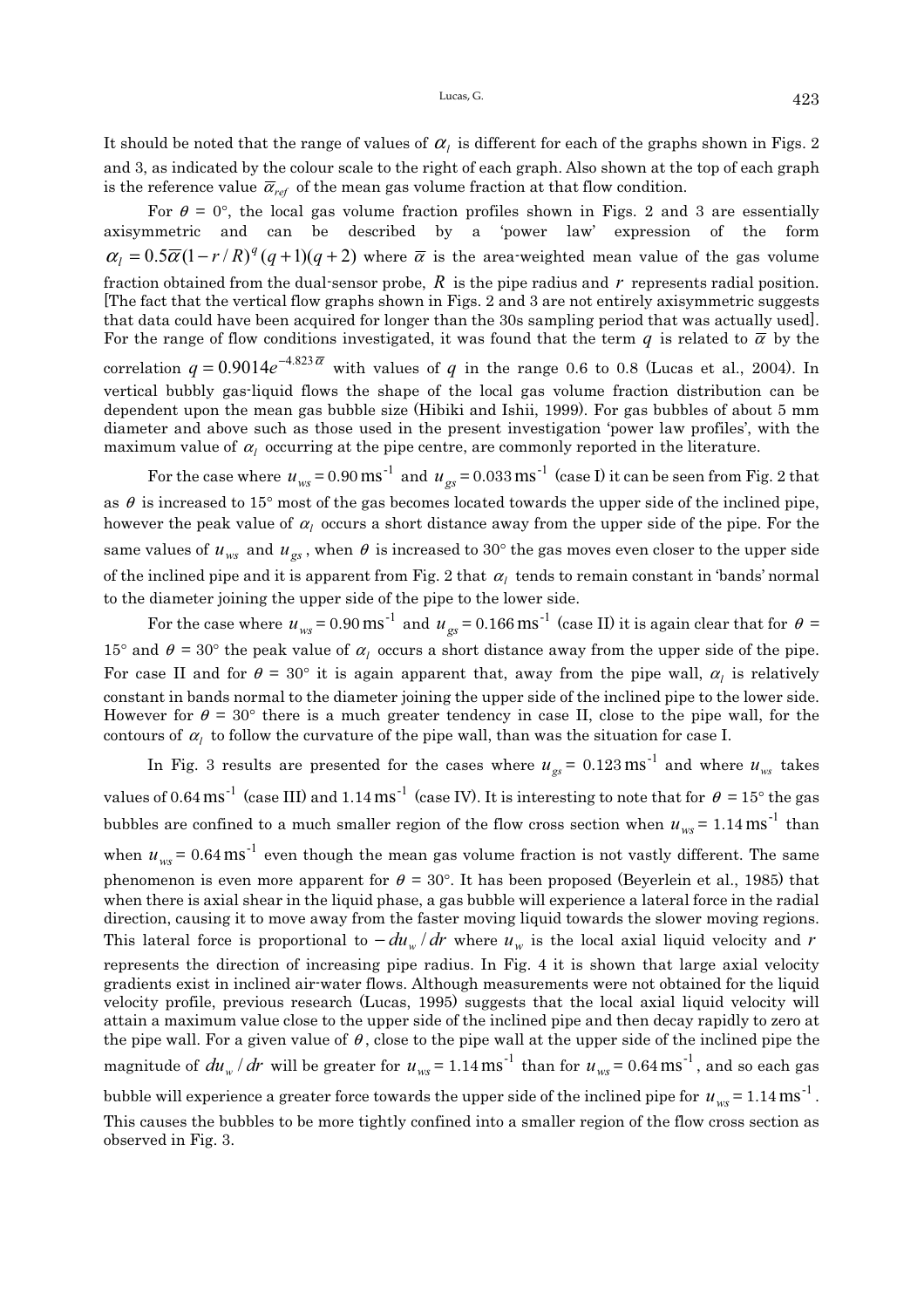

Fig. 3. Local gas volume fraction distributions at constant gas superficial velocity (case III left and case IV right), *r* represents radial position, *D* is pipe diameter.

## **5. Local Gas Velocity Profiles**

In Fig. 4 local axial gas velocity profiles are shown for the cases where  $u_{ws} = 0.90 \text{ ms}^{-1}$  and  $u_{gs} = 0.033 \text{ ms}^{-1}$  (case I) and for  $u_{ws} = 1.14 \text{ ms}^{-1}$  and  $u_{gs} = 0.123 \text{ ms}^{-1}$  (case IV). In Fig. 4 the colour red represents the maximum value of the local axial gas velocity  $u_{gl}$  at a given flow condition, whilst the colour blue represents the minimum value of  $u_{gl}$ . Again, the range of values of  $u_{gl}$  is different for each flow condition shown in Fig. 4 as indicated by the scale to the right of each graph. For each flow condition a volume-fraction-weighted mean gas velocity  $\overline{u}_g$  was calculated from the measured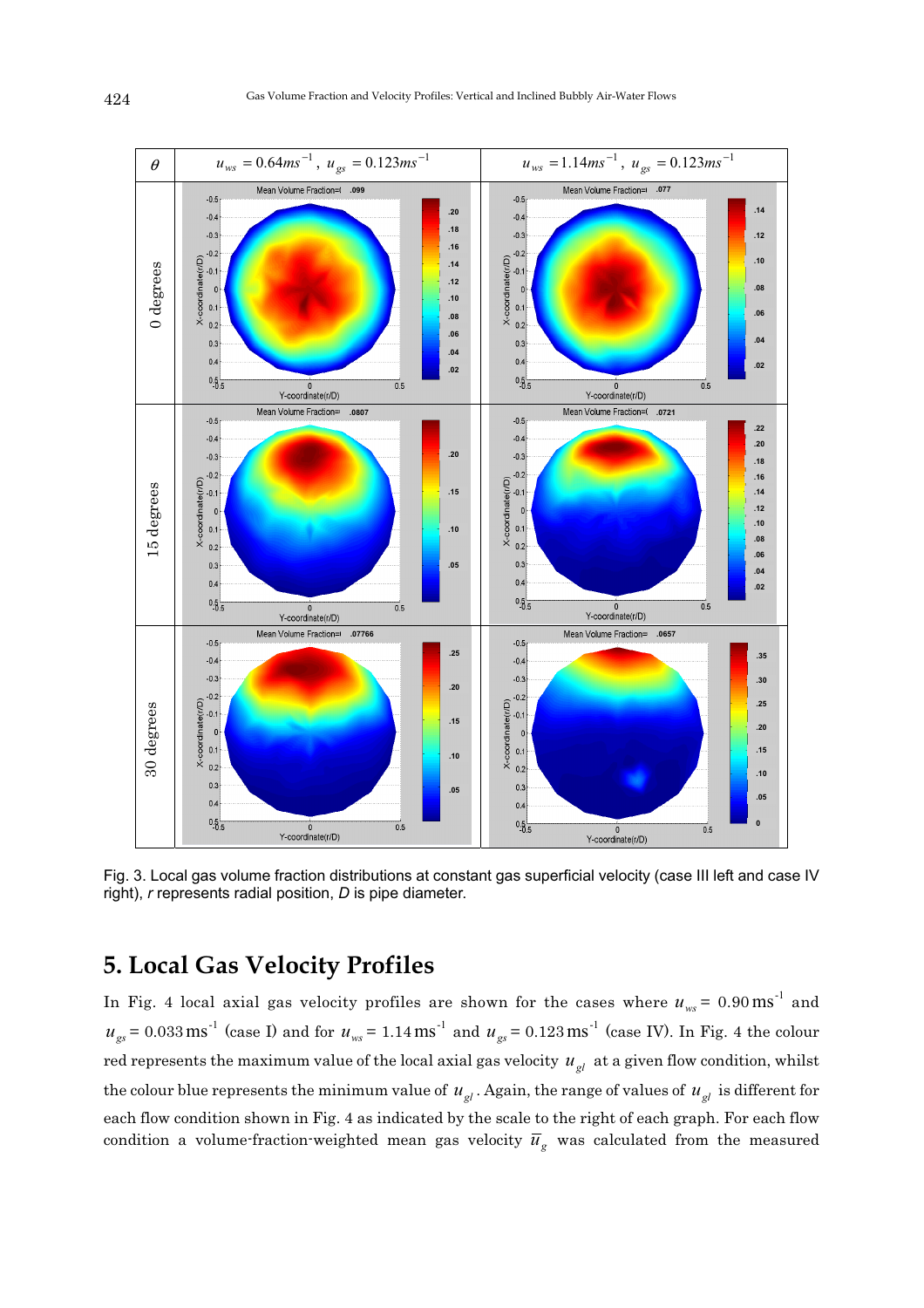values of  $u_{gl}$  and  $\alpha_l$ .  $\overline{u}_g$  was always found to be within 10 % of the reference mean gas velocity given by  $\bar{u}_{g,ref} = u_{gs}/\bar{\alpha}_{ref}$  . This gave good confidence in the accuracy of the measured values of  $u_{gl}$ .

It is clear from Fig. 4 that for  $\theta = 0^{\circ}$  the profile of  $u_{gl}$  is essentially axisymmetric however, as  $\theta$  is increased it is clear that the axial velocity of the gas bubbles becomes significantly greater at the upper side of the inclined pipe than at the lower side.



Fig. 4. Local gas velocity profiles (case I left and case IV right), *r* represents radial position, *D* is pipe diameter (velocity is in  $\text{ms}^{-1}$ ).

For example, for case IV and for  $\theta = 30^{\circ}$  the axial gas velocity  $u_{gl}$  at the upper side of the pipe is greater than 2.5 ms<sup>-1</sup> whilst at a distance of approximately 0.2 *R* from the lower side of the inclined pipe  $u_{gl}$  is approximately equal to 0.75 ms<sup>-1</sup>. This variation in the value of  $u_{gl}$  for inclined